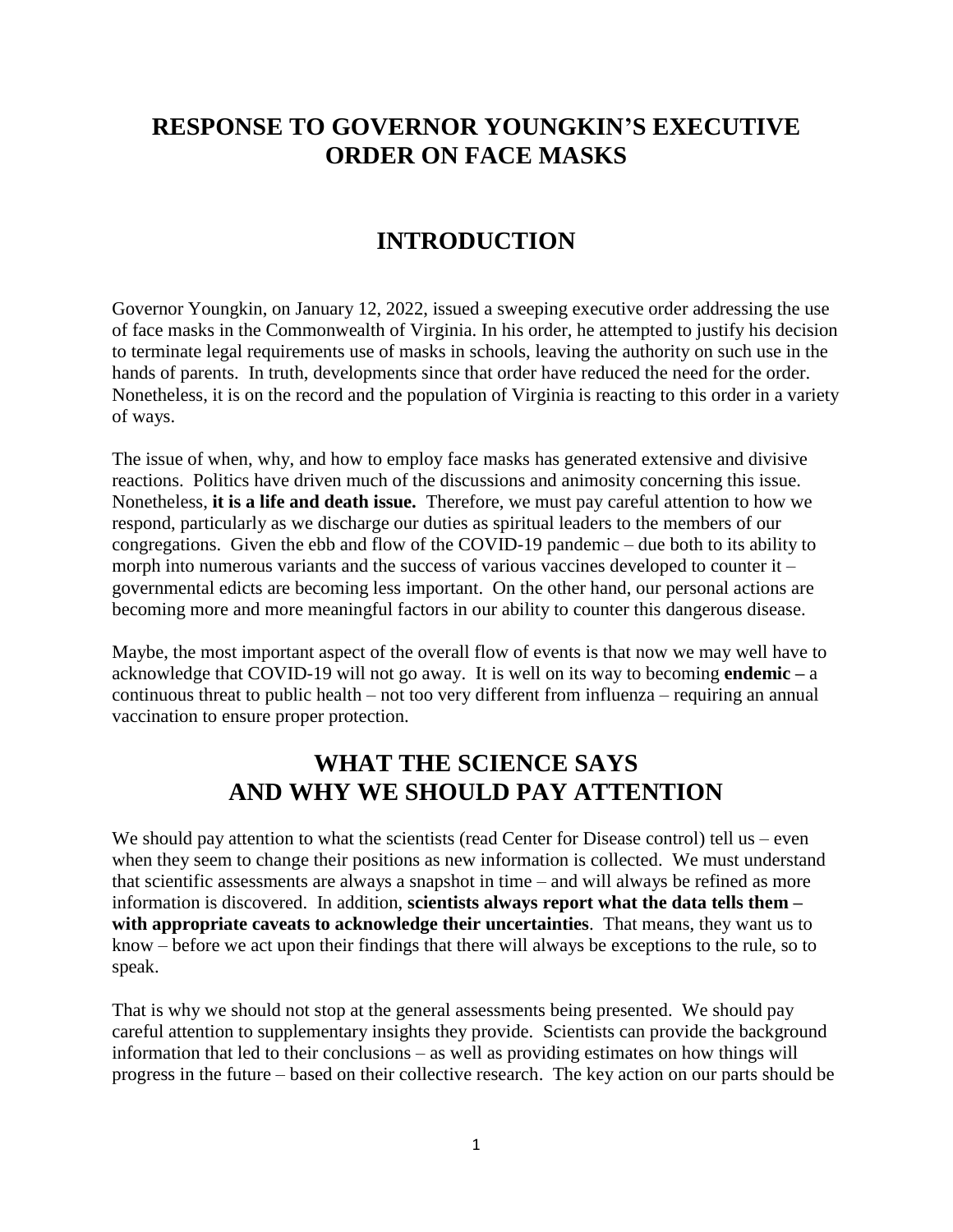to continue to proceed with caution, because the dangers of this pandemic will be with us for a long time.

Scientists are warning us that we may well have to live with Covid-19 for the long term – just as we do with influenza now. **This means that the precautions needed to control Covid-19 and its variants will be necessary – even though they may be inconvenient**. As noted earlier, we must come to grips with the reality that this pandemic is morphing into an endemic. That means that we can anticipate needing periodic vaccine boosters just as we need annual Flu shots. That also means that those who choose not to take the appropriate shots will be betting that they will survive the risks of getting the disease in the same manner that some of us risk getting the Flu by not taking the "flu" vaccine.

Simply put, the scientists give us the best information on the true threat that Covid-19 poses to us – whether we choose to listen to them and heed their advice or not. In fact, **when we choose to disregard their advice, we unnecessarily set ourselves up for death.**

# **WHAT POLITICIANS AND OTHER NON-SCIENTISTS SAY AND WHETHER WE SHOULD PAY ATTENTION TO THEM**

Any time we hear politicians, we must consider the source – and press them for their sources. **Politicians – whether liberal or conservative – pay more attention to polls and their political priorities than to what the scientists are saying**. We must remember that COVID-19 is a scientific challenge first – not a civic or political problem, except when the politicians inject themselves into the dynamic surrounding this pandemic.

However, politicians have injected themselves and create much the chaotic reactions we are encountering. Given this situation, those of us hearing them articulate COVID-19 related policies must keep their priorities in mind. In a nutshell, we must constantly be alert to their political goals, and how those goals are influencing their policy statements. **Their political goals drive their statements and actions far more than their concern for public welfare**.

We must also remind ourselves that the people in this country have short attention spans and little patience. Consequently, they want simple solutions and will tolerate only short-term sacrifices. Therefore, they will be willing to constrain themselves for only a short period of time. After that, they want to **"get on with their lives."** That means the people of this country are looking for a quick fix at minimal inconvenience.

# **HOW SHOULD THE FAITH COMMUNITY RESPOND TO COVID – 19 AND MASK MANDATE ISSUES**

If we understand the strengths and limitations that come along with the scientists – as well as the caveats we must consider when listening to the politicians – then those of us who are supposed to provide leadership to the faith community need to apply some additional inputs before we try to advise our members. Our task is to provide advice that incorporates spiritual influences – i.e. the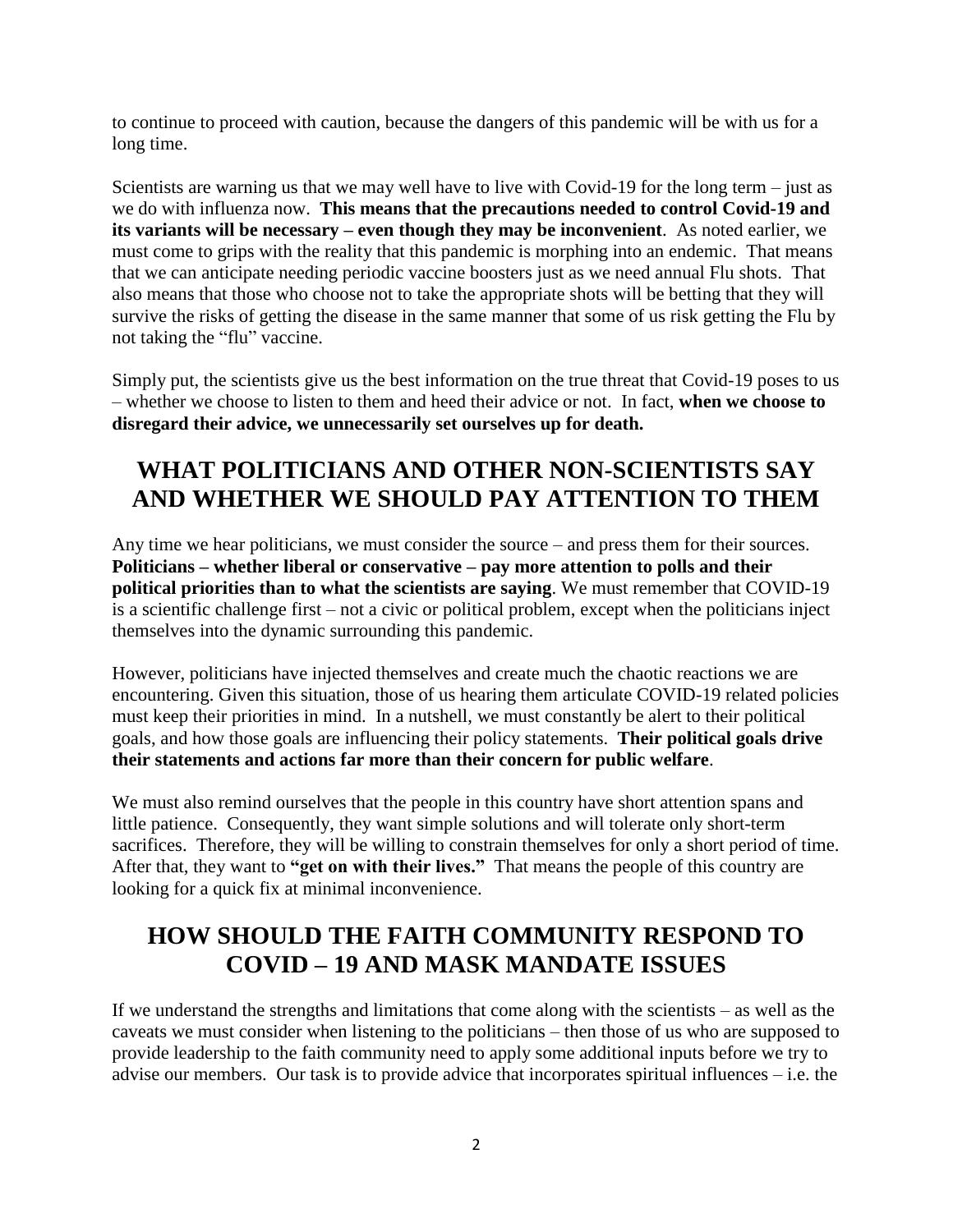word of God – as we provide our responses to our congregants and others who seek spiritually based guidance.

As we respond, we should keep the counsel from the scriptures in the forefront of our minds. For example, Proverbs 14:15-18; 25-26 gives us sage insight by warning us *– "The simple believeth every word: but the prudent man looketh well to his going."* In other words, before acting on claims, or recommendations from any source – we need to investigate and validate the information we are hearing. Moreover, those of us who have responsibilities as Christian leaders need to use our **"good sense"** and steer clear of **"conventional wisdom"** – which often has proven to be unwise.

In fact, as we deal with those whose impatience and frustration with vaccination requirements and mask mandates or advisories may lead them into risky behaviors, we must remind them that **inconveniences often accompany solid principle-based precautions that end up saving lives.** Again, this same passage from Proverbs informs us by noting – *"A wise man feareth, and departeth from evil: but the fool rageth, and is confident.*" It goes even farther and tells us to avoid letting our tempers get out of control as we react to precautionary measures aimed at saving our lives – telling us – *"He that is soon angry dealeth foolishly: and a man of wicked devices is hated."*

Finally, we must remain calm and keep our heads – our minds – under control and be certain that any decisions we make on opening our churches and conducting face to face worship services should factor in all the available valid data – and the general health of our members – before we embark upon actions to expand our church operations in ways that may increase our members' exposure to the potential spread of the COVID-19 viruses. More importantly, **we should avoid the temptation to open up our facilities just because we want to get back to the practices that we – the congregational leaders – enjoyed for our own reasons.**

We need to control our desires for the interactive dynamics of the worship services that made them **"come alive**" – the physical embraces, the singing, the person to person connections, the things that we used to take for granted. As much as we want things to get back to the way they used to be, **we must be both pragmatic and realistic**. We must admit that COVID-19 has changed the paradigms under which we have lived for so long. Once those paradigms have changed – and they have – we can never go back to the **"way things used to be."**

We must develop and learn to embrace new ways to worship together, while still protecting those who are most vulnerable among us. This means we must be willing to continue **"virtual"** services – however we do them – while also providing opportunities for personal interaction in our worship centers. Those **services in our worship centers must always focus on safety first**  – following the sensible guidelines provided by scientific experts. If we do things this way, we will again heed the words of Proverbs 14, where we are told – "The simple inherit folly: but the *prudent are crowned with knowledge."* Then, we will be able to live up to the counsel of Proverbs 14:26 which notes – *"In the fear of the LORD is strong confidence: and his children shall have a place of refuge."*